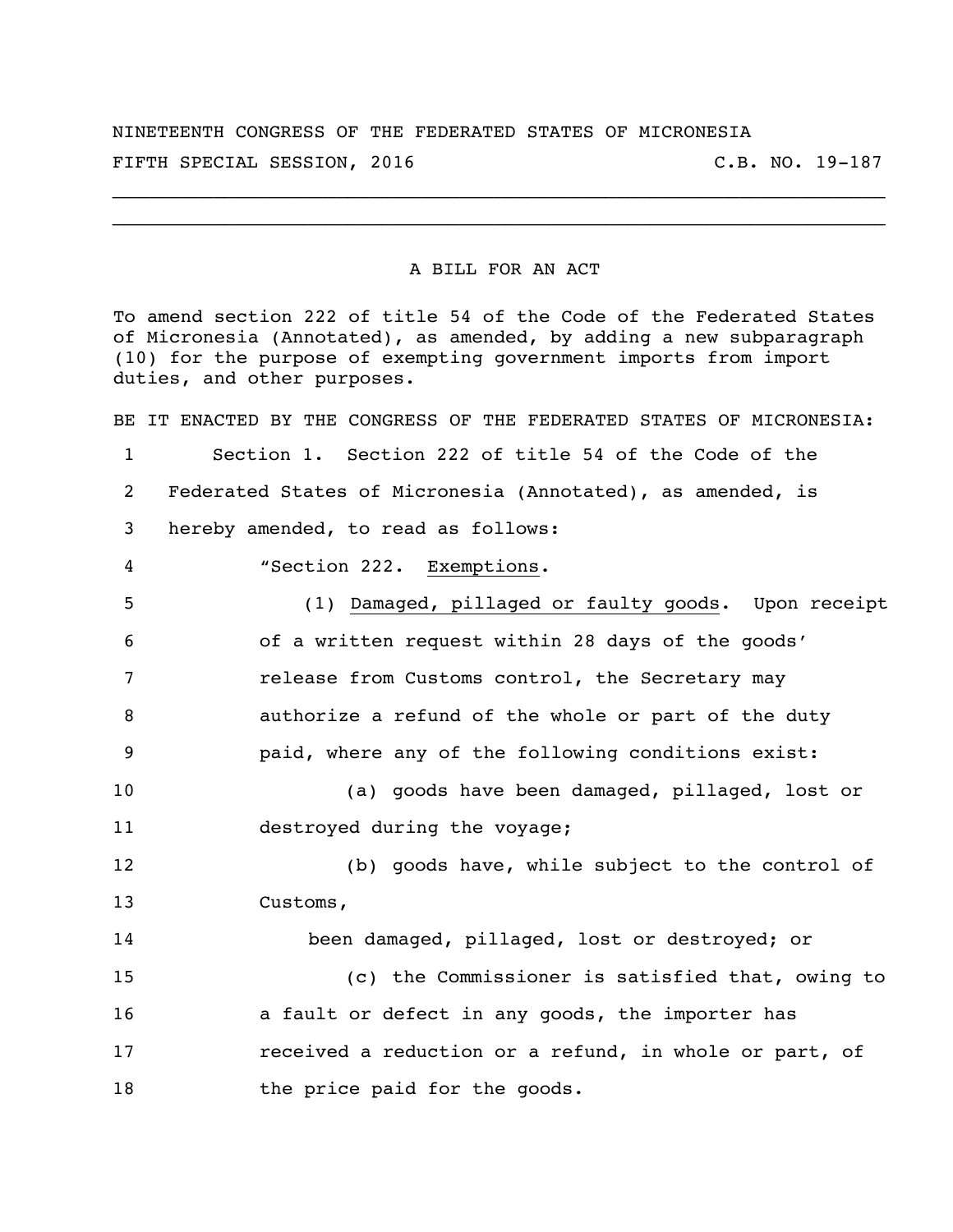(2) Goods imported for subsequent export. (a) Upon application to and approval by the Secretary, import duty paid on the following goods shall be refunded: goods imported for processing in the FSM, not otherwise used in the FSM, and subsequently exported from the FSM. For purposes of this subsection, raw materials or ingredients which are worked into or otherwise become part of a different or more finished product are deemed exported when that product is exported. (b) Goods imported for processing are eligible for the duty refund when the finished products which the imported goods were processed into have been loaded on an aircraft or vessel for direct removal from the FSM and that aircraft or vessel has departed from the port. After they have been so loaded, the goods shall again be subject to import duty if they are unloaded or used in 18 the FSM. With respect to importers primarily engaged in importing for processing and subsequent export, the Secretary shall provide for waiving, by regulation rather than collecting and subsequently refunding, duties. (c) Upon application to and approval by the

 Secretary, import duty shall be waived on the following goods: goods imported for transshipment through the FSM,

 $2 \times 2 = 6$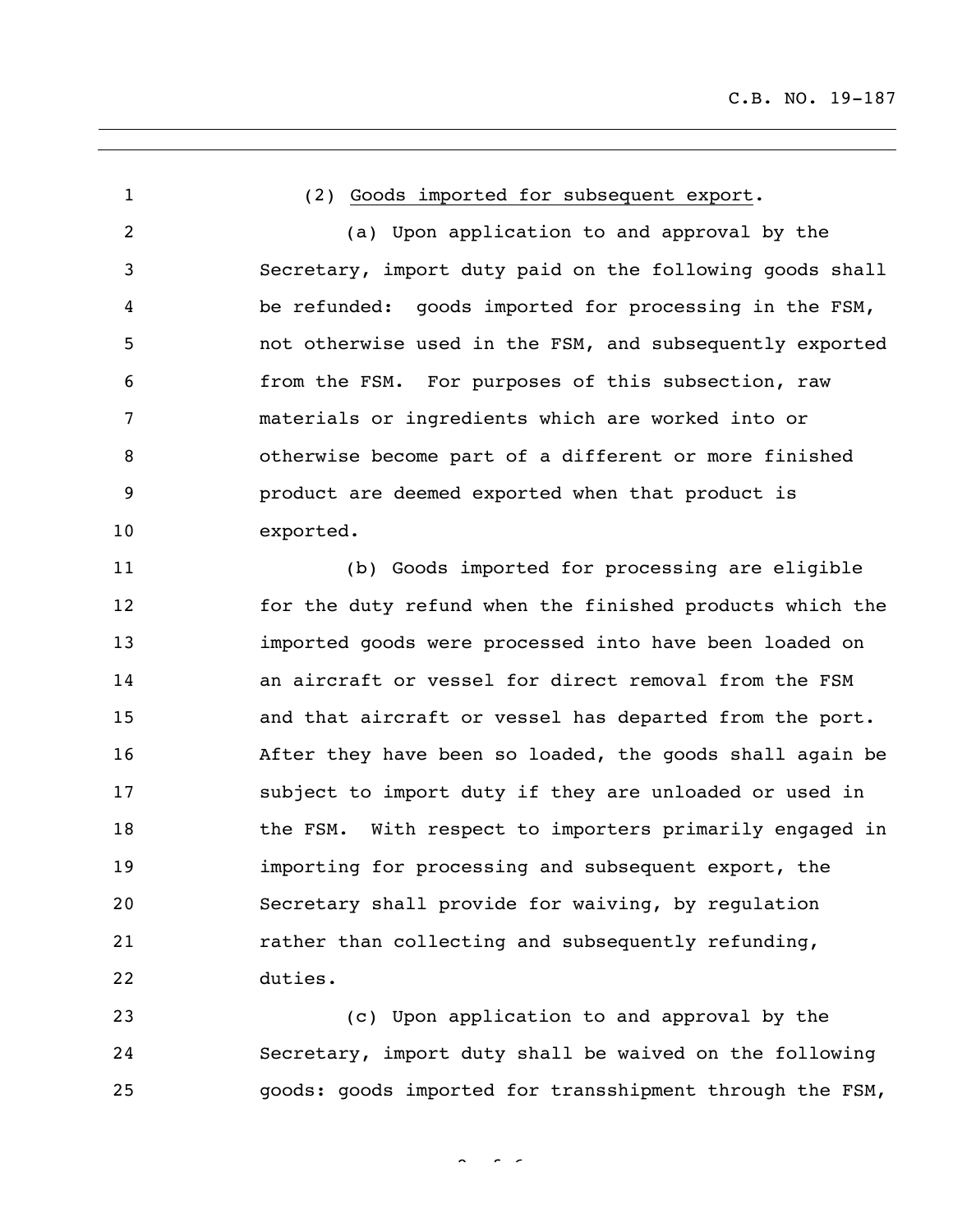not to be used in the FSM, which are securely stored while in the FSM and which are exported from the FSM within a reasonable time of import to the FSM, as defined by regulation. Should these goods not be exported within a reasonable time, the importer will be subject to a penalty equal to one-quarter of the import duty that would have been due if the goods were to be used in the FSM. Should these goods be removed from the secure storage facility or used in the FSM, they will be 10 subject to the full import duty. (d) The burden of proving that goods imported are for subsequent export shall be upon the importer/exporter as specified in regulations. (3) Goods carried in per trip abroad. Each time an individual person enters or returns to the FSM from a foreign jurisdiction, he or she is entitled to bring into **the FSM the following goods duty free, provided that such**  goods are for that person's own personal use or consumption and not for resale or exchange, and provided further that such person is permitted by applicable State law to possess, use and consume such goods: (a) up to 200 cigarettes; (b) up to one pount of tobacco or twenty cigars; (c) up to 52 fluid ounces or 1500 milliliters of distilled alcoholic beverages; and

 $\sim$   $\sim$   $\sim$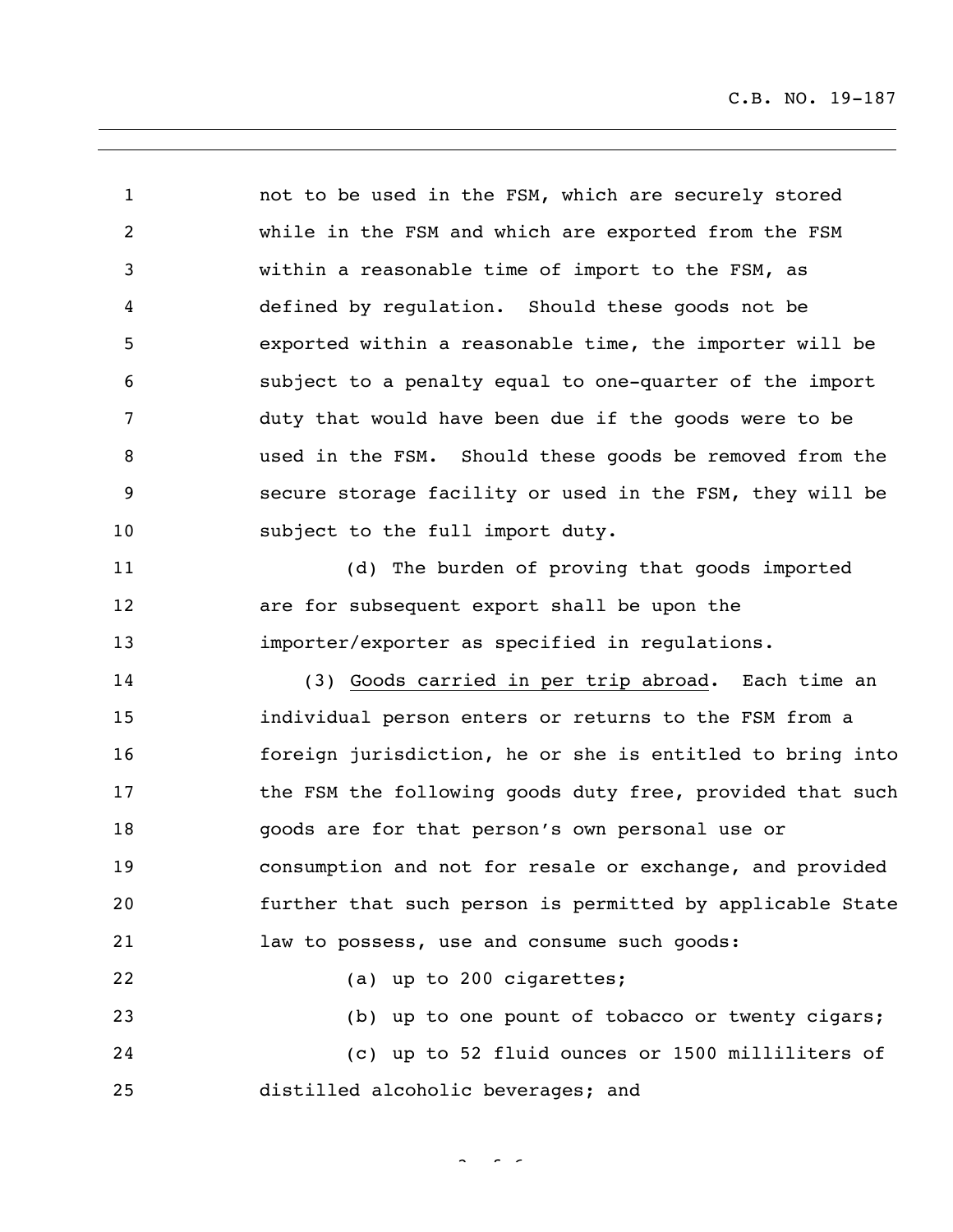(d) up to two hundred dollars (\$200) worth of goods other than tobacco products, beer and malt beverages, distilled alcoholic beverages, and wine. (4) Visitor's personal effects. A visitor to the FSM may import bona fide personal effects into the FSM duty free, provided the goods are for the visitor's own personal use and will be taken with the visitor when he 8 or she leaves the country. (5) Returning goods. Goods produced or properly entered in the FSM which are subsequently removed from 11 the FSM may be returned to the FSM duty free. The burden shall be on the owner of the goods to establish that the goods were either produced in the FSM or previously and properly entered. (6) Goods used in foreign aid projects. An international organization, foreign contractor, or other foreign entity may import goods into the FSM duty free in connection with the performance of services or other conduct of business in furtherance of a foreign aid agreement entered into by the FSM, the terms of which require that such import shall not be subject to taxation by the FSM; provided that if and when such goods are subsequently sold in the FSM, import duty shall be due based on the sale amount. The duty, together with penalties and interest, shall be the joint

 $4 - 6 - 6$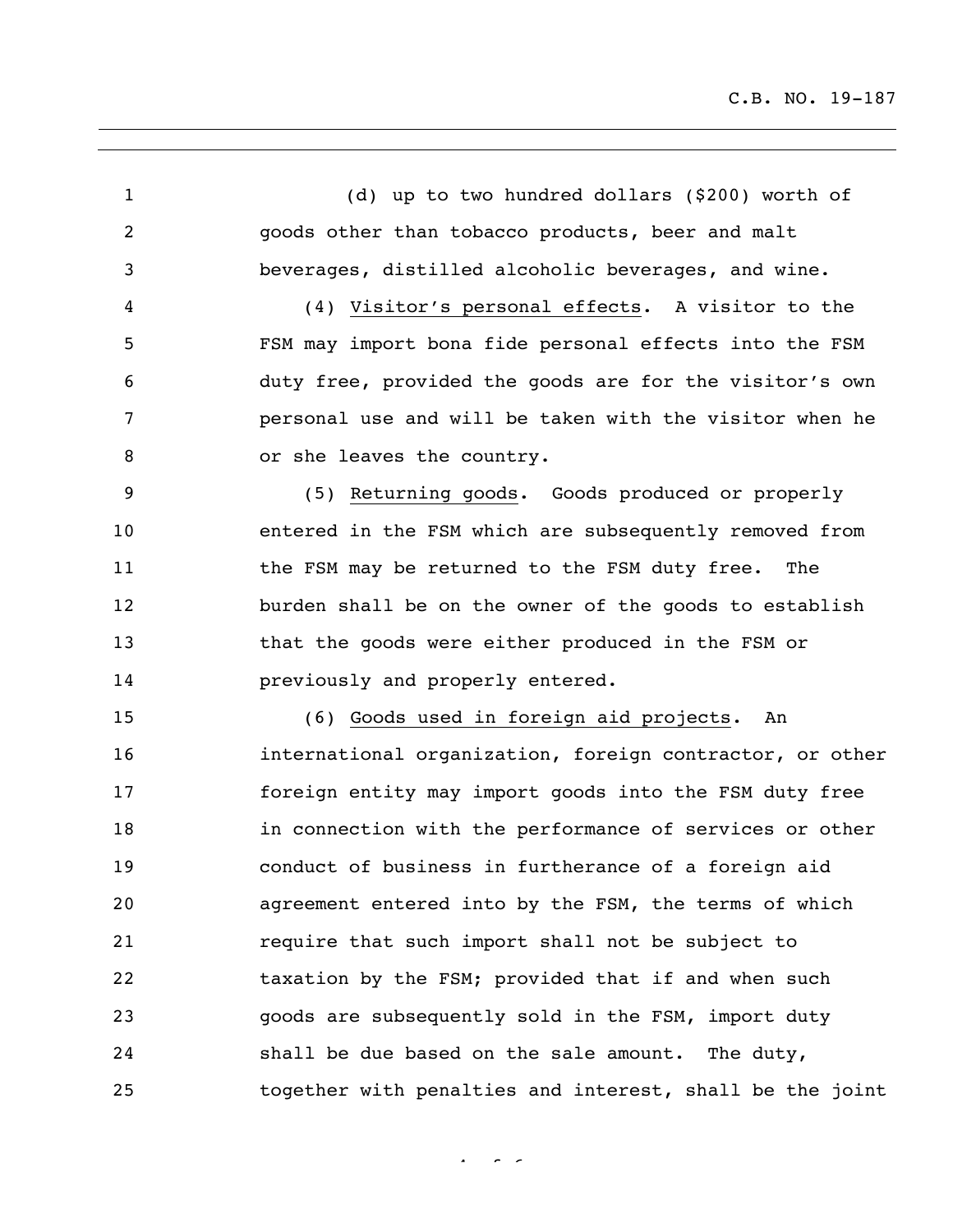and several personal liability of the importer and the purchaser and shall be secured by first liens on the goods and on the importer's property as hereinafter provided. (7) Certain fishing vessels and equipment. Fishing vessels basing in the Federated States of Micronesia under a valid permit or license issued pursuant to title 24 of the Code of the Federated States of Micronesia shall not be subject to the import duty on either the vessel or equipment installed in the vessel. This exemption shall apply to replacement parts and equipment imported by these fishing vessels as well. (8) Parcels which would generate a de minimis duty. Parcels mailed or otherwise sent into the FSM, which would otherwise generate a de minimis duty, shall be exempt from import duty, provided that such goods are for the recipient's own personal use or consumption and not for resale or exchange. Parcels with values up to the amount specified in subsection (3)(d) of these section, shall be exempt. (9) Health, education and welfare related goods donated for humanitarian use. Upon application to and approval by the Secretary, the import duty on goods related to health, education or welfare donated without cost for humanitarian purposes, and not for resale,

 $\sim$   $\sim$